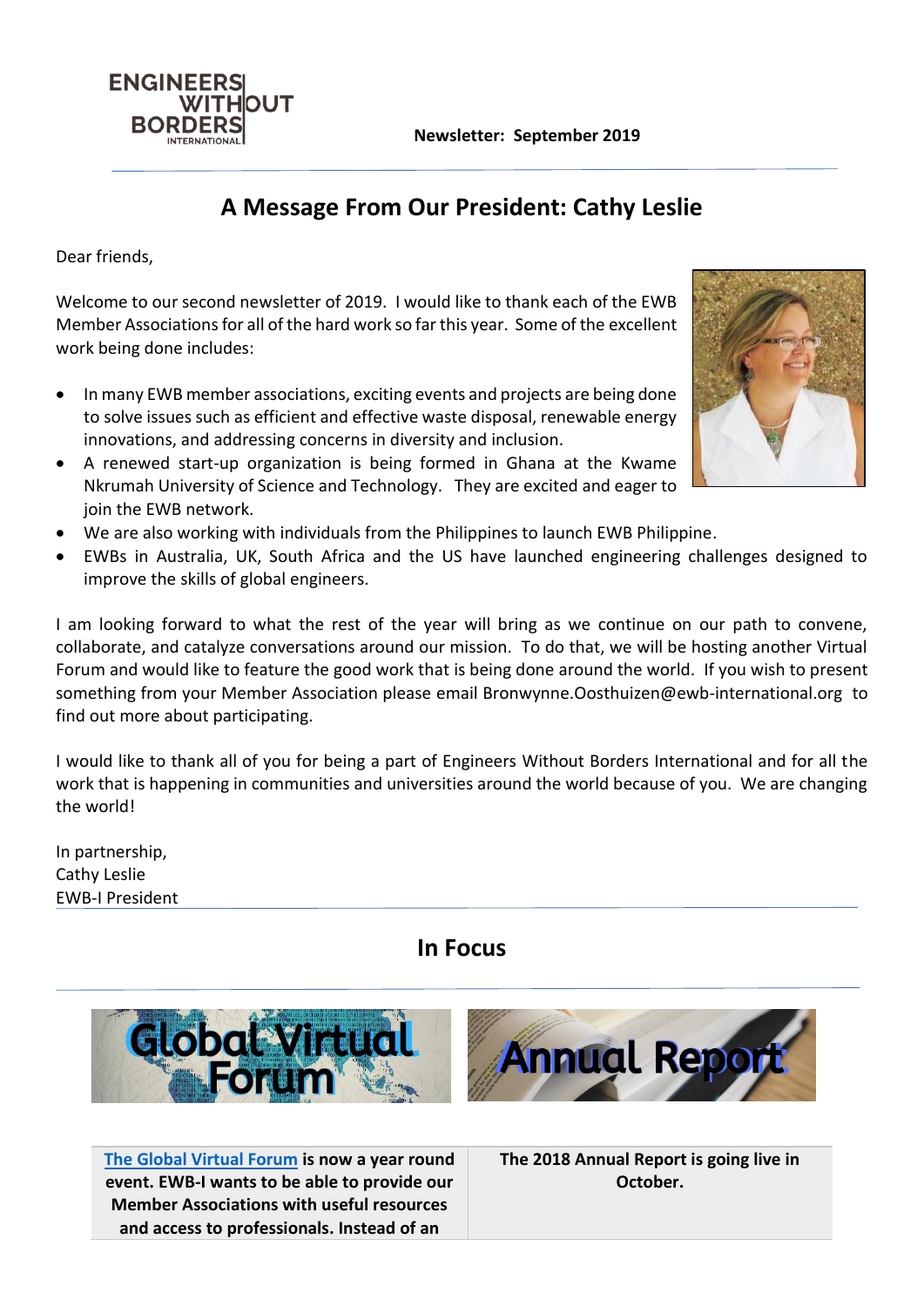**annual event across multiple time zones we now have smaller virtual forums every month where you can engage with the speakers and be a part of a global conversation.**

**Please check out the [EWB-International](http://ewb-international.com/reports/)  [Reports](http://ewb-international.com/reports/) on our website and learn about the various activities and improvements we have made to the organisation.**

AUTODESK. Make anything

**Auto desk has partnered with EWB-I to provide our Member Associations with AutoDesk licenses. These licenses will be available to EWB Member Associations by the end of October. A mailer will be sent out so that you can apply for yours.**

# **Spotlight**

### **EWB-DK volunteers: How we share our technical skills and knowledge with local communities**

As a technical humanitarian NGO, Engineers Without Borders Denmark (EWB-DK) collaborate with local and international NGOs to improve the living conditions for vulnerable people in poor countries. With the technical skills and backgrounds of the volunteers, EWB-DK build schools and health clinics, provide clean water and better sanitation, improve roads and bridges as well as establish solar power plants and waste treatment plants.

"A crucial element in our work is to pass on our volunteer's know-how and technical skills to our local partners and through the projects ensure local anchorage and lasting solutions," says Dorte Lindegaard Madsen, Secretary General at EWB-DK.

#### **Volunteers: The foundation of our work**

All projects are developed and managed by volunteer project groups – from the initial idea generation or contact to potential partners, through fact-finding and signing of a local partnership agreement, to implementation and final handover to local community. Marianne Skov is one of the volunteers, who works as a project manager in one of EWB-DKs project groups:

"Contributing to raising awareness about the effects of climate changes, increasing the knowledge level and enhancing the coping capacity of vulnerable communities motivate me and have been a driven factor, both professionally and as an EWB-DK volunteer," says Marianne Skov, Flood Risk Specialist at Rambøll A/S. In March 2018, she travelled to Sierra Leone on a fact-finding mission after flooding and mudslides ravaged the Freetown area in August 2017. More than 1000 people lost their lives and water systems was damaged and disrupted. Now, EWB-DK and Engineers without Borders Sierra Leone (EWB-SL) has installed water towers and taps and are now moving on to phase two in order to make them more secure for next time a similar disaster will occur.

#### **Bringing technical knowledge to the field**

In 2018, EWB-DK supported its local partners with 631 days of technical missions providing support, training and mentoring. For four months, Nichlas Halberg Madsen travelled to Sierra Leone as part of EWB-DKs Internship-program. Here Nichlas worked together with EWB-SL on a project that focuses on the aspect of proper handling of medical waste from hospitals and rural clinics – an increased focus since the outbreak of Ebola in 2014. For Nichlas, the Internship was both educational and challenging at the same time:

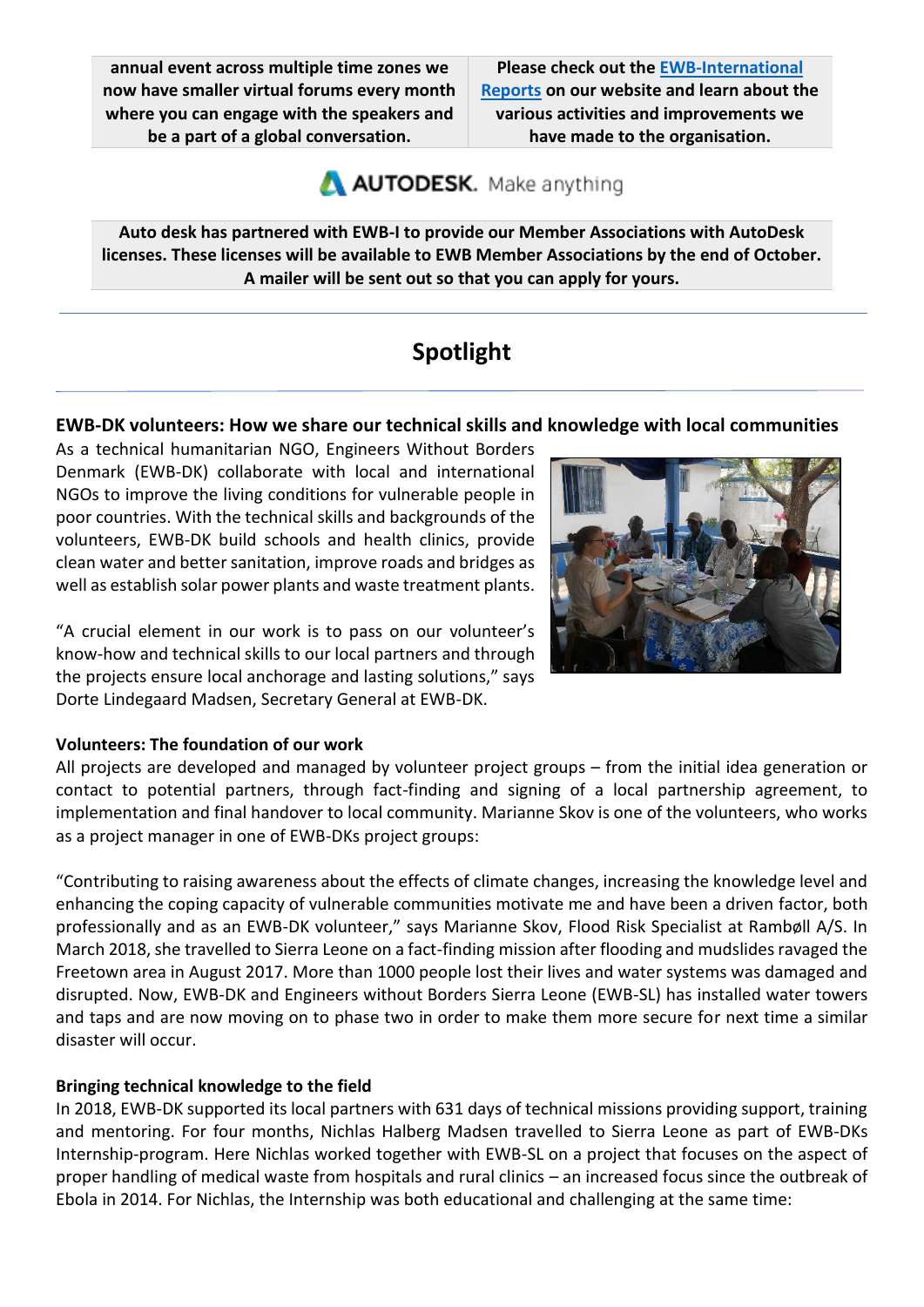"During my internship I gained an understanding of how different people think and act differently depending on their culture. Even the smallest projects can be complex to implement when reality hits. I also learned project management and flexibility in projects," says Nichlas Halberg Madsen, studying M.Sc. Techno-Anthropology at Aalborg University, Copenhagen.

#### **EU-project creates future opportunities for volunteers**

Early 2018, EWB-DK launched the multi-partner capacity development project EU Aid Volunteers Initiative, together with Scandinavian EWBs, Emergency Architecture & Human Rights and partners in Sierra Leone, Nepal and Tanzania. The purpose is to enhance quality and capacity of volunteer management and hence increase the amount of future deployment of volunteers.

"Through the support of the EU Aid Volunteers Initiative our platform and internal structure to manage and send volunteers abroad has been significantly strengthened. We find it very pro-active by the EU to further this institutional capacity building of the partners both in the EU countries and in the third countries we work in," says Dorte Lindegaard Madsen, Secretary General at EWB-DK.





**EWB-UK** [Launching](https://www.ewb-uk.org/efficiency-for-access-design-challenge/) The Efficiency For Access Design **[Challenge](https://www.ewb-uk.org/efficiency-for-access-design-challenge/)** 



**ISF-Brasil** [16th Engineering In](https://esf.org.br/eventos/) Week UFES



**EWB-USA**

[Engineers Without Borders-USA Announces Chill Challenge: Affordable Off-Grid](https://www.ewb-usa.org/chill-challenge/) [Refrigeration for Developing Countries](https://www.ewb-usa.org/chill-challenge/)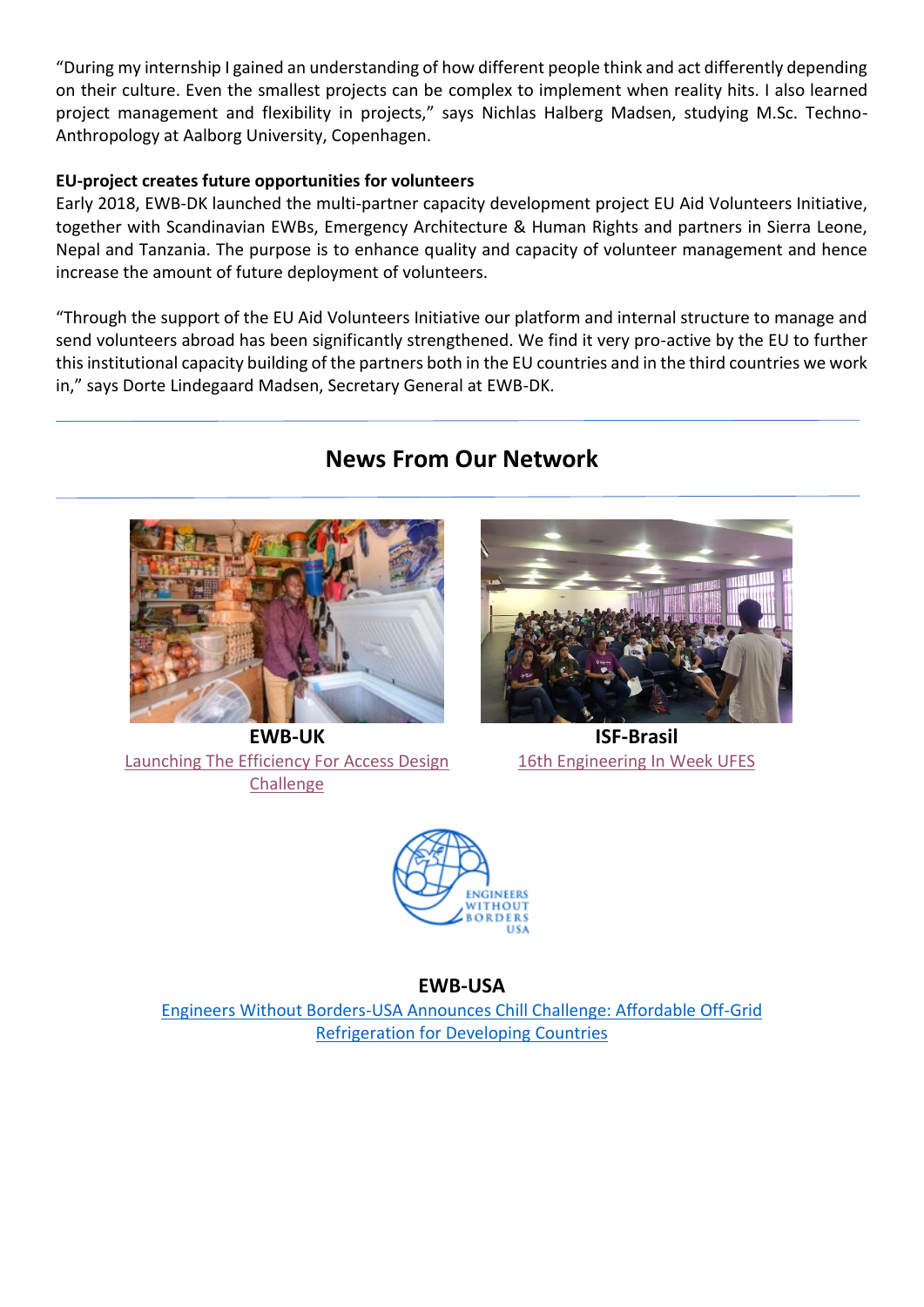## **Special Feature**

#### **Global EWB Disaster Response Team**

The vast membership of the various Engineers Without Borders (EWB) organizations around the world are well posed to provide essential disaster response services as a unified force. The need for a Global Engineering Disaster Response team became apparent after the Cyclone Idai disaster at the request of the United Nations Development Program (UNDP) to provide assistance to the Government of Mozambique. It is the first time that a global EWB team has been assembled for such an effort with members from Brazil, Denmark, Nicaragua, the United States of America, and two interns from Mozambique. The team arrived in May and provided on the ground support through mid September.

On March 21st, Cyclone Idai made landfall with 220 km/hr winds. Before the Cyclone, Mozambique was the ninth poorest country on the planet (180 of 189) based upon the Human Development Index. Cyclone Idai did not help, damaging or destroying over 4200 school classrooms, 94 clinics and 240,000 homes. The government's engineers, with assistance from the UNDP/EWB team, assessed key government facilities including police stations, schools, clinics and neighborhoods. The assessments determined which buildings could be saved and the measures needed to put them quickly back in use. Final resilient repairs were estimated to inform the long-term rebuilding strategy.



EWB-USA is committed to developing a Global Disaster Response Roster of engineers from around the world that are available to participate in both long-term and short-term assignments. Through support of the United Nation Development Programme, all travel and living expenses will be covered for any member placed on an assignment.

Currently, we are on a scoping mission in the Bahamas assessing the damage from Hurricane Dorain.